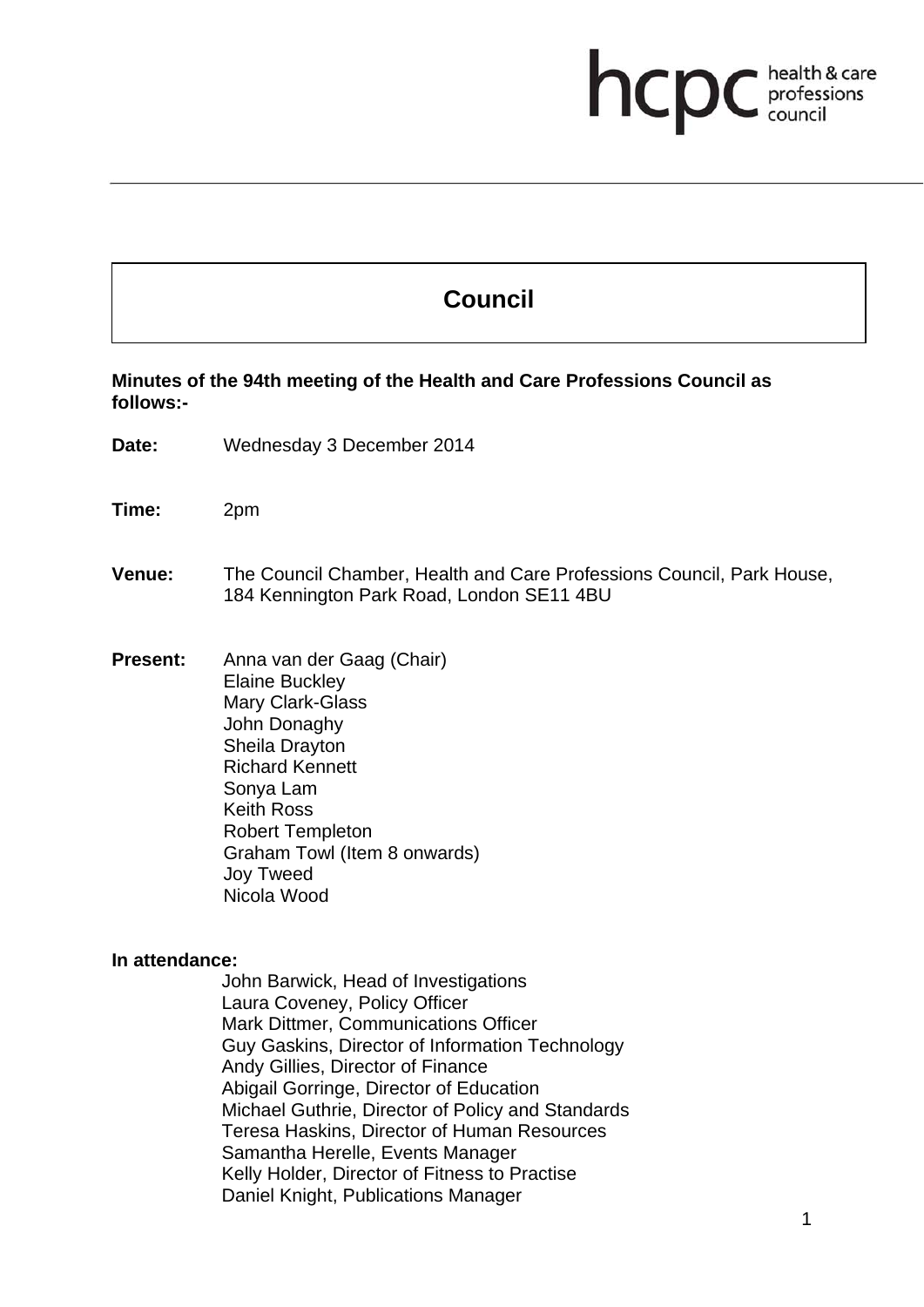Jacqueline Ladds, Director of Communications Louise Lake, Director of Council and Committee Services Greg Ross-Sampson, Director of Operations Marc Seale, Chief Executive and Registrar Rebekah Tailor, Communications Officer Alex Urquhart, Education Officer

Public Agenda – Part 1

#### **Item 1.14/174 Chair's welcome and introduction**

1.1 The Chair welcomed Council members and those seated in the public gallery to the 94<sup>th</sup> meeting of Council.

#### **Item 2.14/175 Apologies for absence**

2.1 There were no apologies for absence received.

#### **Item 3.14/176 Approval of Agenda**

3.1 The Council noted that Item 21 "Correspondence with the British Association for Applied Nutrition and Nutritional Therapy" was "for discussion" not "to note" as stated in the agenda. With that amendment, the Council approved the agenda.

#### **Item 4.14/177 Declaration of Members' interests**

4.1 Keith Ross declared an interest since his wife is a Council member of the Professional Standards Authority.

#### **Item 5.14/178 Minutes of the Council meeting of 16 October 2014 (report ref:- 153/14)**

- 5.1 The Council considered the minutes of the 93<sup>rd</sup> meeting of the Health and Care Professions Council.
- 5.2 In relation to the minute of the item "HCPC response to Department of Health consultation on the regulation of public health specialists from non-medical backgrounds" the following issues were raised:
	- paragraph 6.3: it was noted that whilst the statement may be accurate, it may be construed as conjecture. It was therefore agreed that the words "in an attempt to avoid proceedings" be removed; and
	- paragraph 6.7: it was noted that the Chair would approve the answers to the questions, not the questions.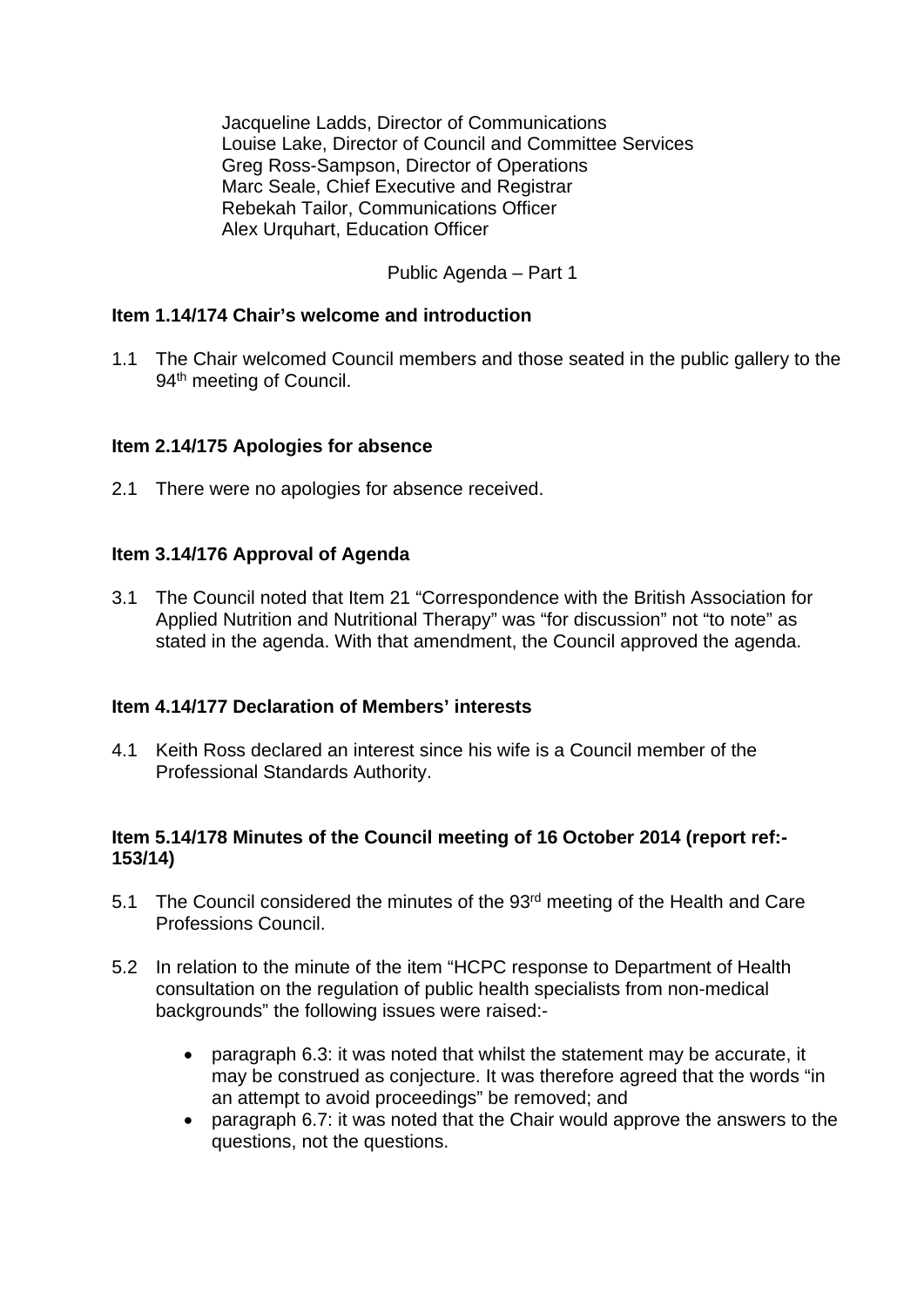5.3 The Council agreed the minutes subject to inclusion of the amendments detailed under 5.2.

# **Item 6.14/179 Matters Arising (report ref:-HCPC154/14)**

6.1 The Council noted the matters arising from the meeting held on 16 October 2014.

# **Item 7.14/180 Chair's report (report ref:-HCPC155/14)**

- 7.1 The Council received a report from the Chair.
- 7.2 During discussion the following points were made:-
	- In relation to the Council member interviews (item 11), the Council noted that the names of four candidates had been recommended to the Privy Council and we were awaiting confirmation from them;
	- The meeting with PSA (item 2) was to discuss negative registration and understand in more detail how it works. There was concern about the use of the word "negative" and it was noted that one alternative name was "suitability scheme."
	- In relation to the meeting with Jocelyn Cornwell, Director, The Point of Care Foundation, the Council noted that the organisation, which Robert Francis QC was involved with, focussed on the delivery of Schwartz Center Rounds. It was further noted that Jocelyn was interested in the work of the HCPC and this could be a positive new collaboration which sits well with our work on professionalism;
	- With regard to the meeting with the Executive Director of Which? the Council noted that this was a one-off meeting which focussed on complaints handling and accessibility of information. The organisation was also interested in our mediation pilot;
	- It was noted that the meeting with Paul Burstow MP on 18 November was in relation to the suitability scheme. This was a follow-up after the Liberal Democrat Conference where Mr Burstow had expressed an interest in the Scheme. Mr Burstow had issued a report on 2 December which included positive references to the scheme.
- 7.3. The Council noted the report.

#### **Item 8.14/181 Chief Executive's report (report ref:-HCPC156/14)**

- 8.1 The Council received a report from the Executive.
- 8.2 During discussion, the following points were made:-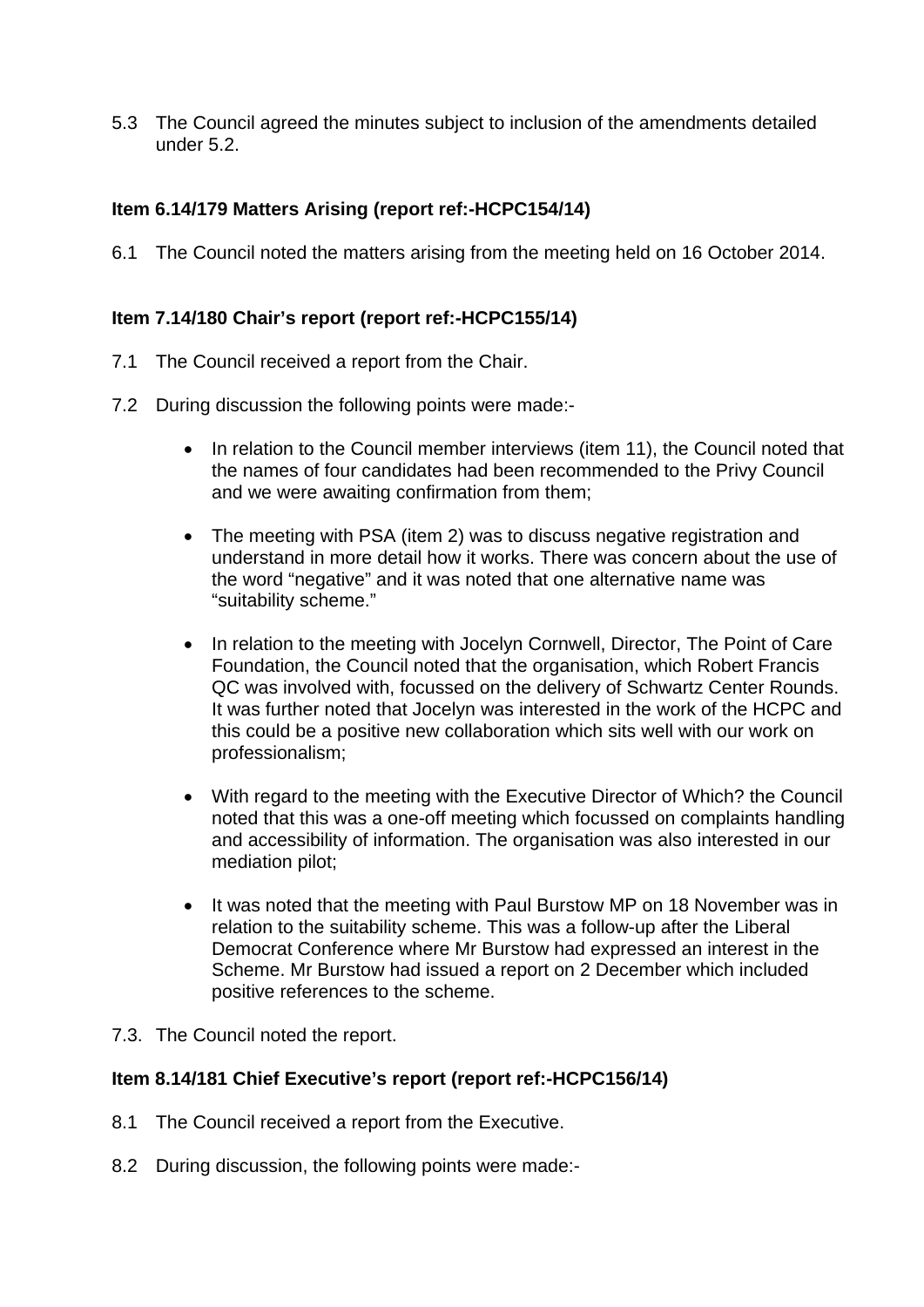- On 27 November 2014, the Smith Commission published its report detailing Heads of Agreement on further devolution of powers to the Scottish Parliament. However, there were no references to healthcare regulation;
- There was ongoing work with the Department of Health and the Department for Education and the two chief social workers in relation to social work education;
- 94% of social workers in England had renewed together with 97% of operating department practitioners;
- With reference to the meeting in Canada with the Registrar and CEO of the College of Traditional Chinese Medicine Practitioners and Acupuncturists of Ontario, it was noted that this was an interesting meeting and an opportunity to see how this group were being regulated; and
- It was noted that the meeting with Kate Mathers from the NAO was an annual update covering general issues as opposed to discussing our specific audit process.
- 8.3 The Council noted the report.

Strategy and Policy

#### **Item 9.14/182 Preventing small problems from becoming big problems: a study of competency drift and disengagement in health and care professionals (report ref:-HCPC157/14)**

- 9.1 The Council received a report from the Executive.
- 9.2 The Council noted that in March 2014, we initiated a piece of research with Picker Europe to gain a better understanding of the factors which gives rise to complaints and concerns about health and care professionals. The purpose of this research was to explore what causes registrants to become 'disengaged' and to understand more about what the public and registrants views are on the causes of disengagement and 'competency drift.' It is anticipated that Council will receive this research report in February 2015.
- 9.3 At the same time, we also commissioned Zubin Austin from the University of Toronto to review the relevant literature related to competence in the context of the health and care professions.
- 9.4 During discussion, the following points were made:-
	- That whilst the paper had an emphasis on health, there was no reason it could not be applied to social work practise. The Chair noted that there was an opportunity to 'tweak' wording should we wish to do so and any suggestions should be fed back to the Executive;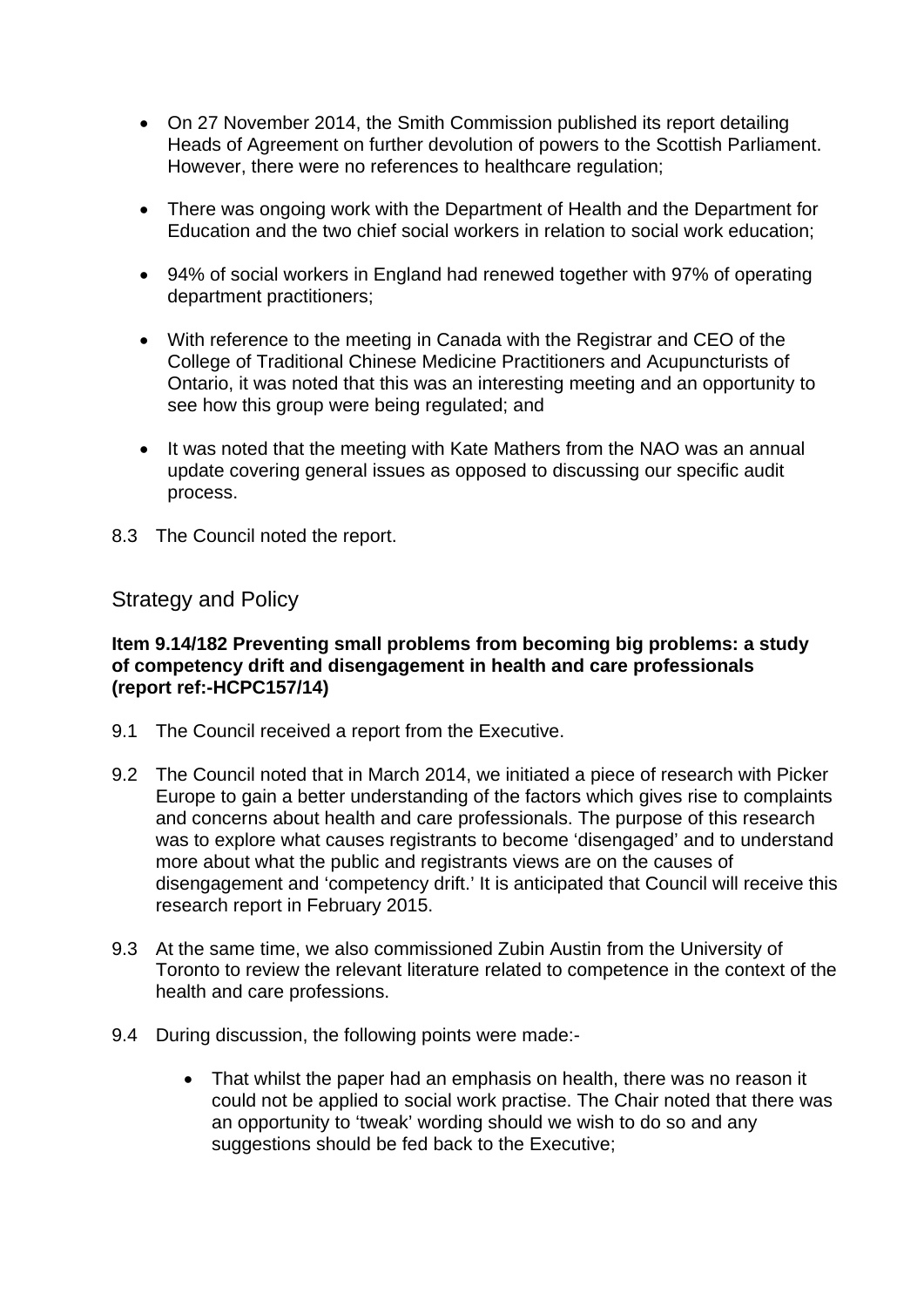- That this paper links with our other areas of activities such as CPD and could also be useful in influencing our Standards of Education and Training;
- That there could be some learning from an FtP perspective in the respect that greater support of an individual may mean that FtP proceedings are avoided;
- The conclusions drawn in this paper could be used across the organisation;
- That there is a consistency about the conclusions in this paper and the research being carried out by Durham: the emphasis is on mentoring, coaching and checklisting;
- That it may be difficult to operationalise this, for example, how could one measure 'kindness'?
- 9.5 The Council discussed the paper and noted the contents therein.

# Departmental Reports

## **Item 10.14/183 Fitness to Practise Report (report ref:- HCPC158/14)**

- 10.1 The Council received a paper for discussion from the Executive. The Council noted that the report set out the main activities of the Fitness to Practise Department since the September meeting of Council.
- 10.2 During discussion, the following points were made:-
	- The publication "information for employers" was currently being updated and the amended version would be published in March. In response to a concern about a related increase in complaints, the Council noted that this was more of a guide for employers about when to refer a case, what information was required from them and at what stage of the process this was required;
	- In response to a question about the high number of cases per case manager, the Council noted that some temporary staff had been employed to undertake some of the more routine work in order to alleviate some of the workload. In addition, the department had recently recruited five individuals who were about to take up their posts and so this should further assist in alleviating workloads. The Director of Fitness to Practise noted that some work was being undertaken to see if cases could be weighted to ensure a fairer distribution of caseload amongst the case managers;
	- With reference to the level of social worker cases, the Council noted that often one individual complains about a number of social workers. The Council noted that a review of the Standards of Acceptance was going to be carried out to understand those cases that become "no case to answer" and what could be done earlier in the process so these cases were not progressed unnecessarily;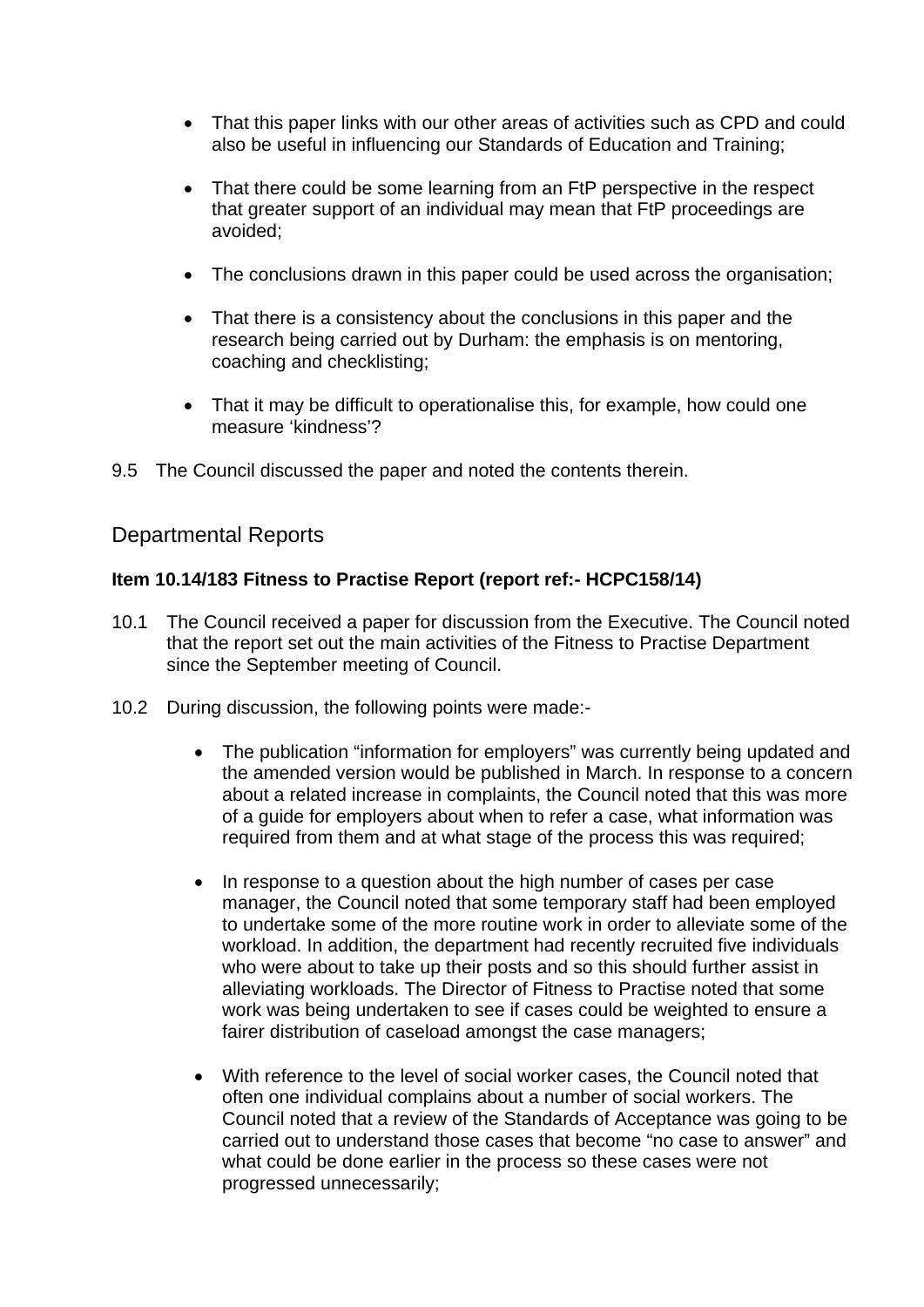- Following on from this, the Council noted that if the Executive were looking at the standard of acceptance, particularly in relation to social work cases that involved childcare proceedings, it would be worthwhile to look into the difference between what was a difficult decision taken by the social worker versus malpractice;
- A new training advisor had been appointed within the department and this person could look at resilience training;
- The Council noted that in October, they were informed that the number of registration appeals were relatively low. However, the number is now at one of its highest levels. In response, it was noted that the figure provided in October was up to and including August 2014. The Council noted that the Executive were looking at how the length of time to deal with registration appeals could be shortened; and
- Feedback was noted that it would be helpful to ensure that the graphs on each page were aligned with the tables beneath.
- 10.3 The Council noted the report.

# **Item 11.14/184 Policy and Standards Report (report ref:-HCPC159/14)**

- 11.1 The Council received a paper for discussion from the Executive. The Council noted that the report set out the main activities of the Policy and Standards Department since the September meeting of Council.
- 11.2 The Council noted that the Welsh Language Commissioner was undertaking a standards investigation to see how far regulators were treating English and Welsh on an equivalent basis when conducting business in Wales. The Council noted that in addition to the availability of publications in Welsh, invitations to 'Meet the HCPC' events in Wales are sent bilingually.
- 11.3 The Council noted that the PSA's report on duty of candour had now been published and a report would be considered at the February meeting of Council. In response to a question about whether the PSA provided feedback on our view of "should apologise" as opposed to "must apologise" the Council noted that the report set out our view in factual terms and that, interestingly, whilst the GMC and the NMC had signed up to the terminology of "must apologise" in the statement, their recent consultation on joint candour guidance says that their registrants 'should apologise'."
- 11.3 The Council noted the report.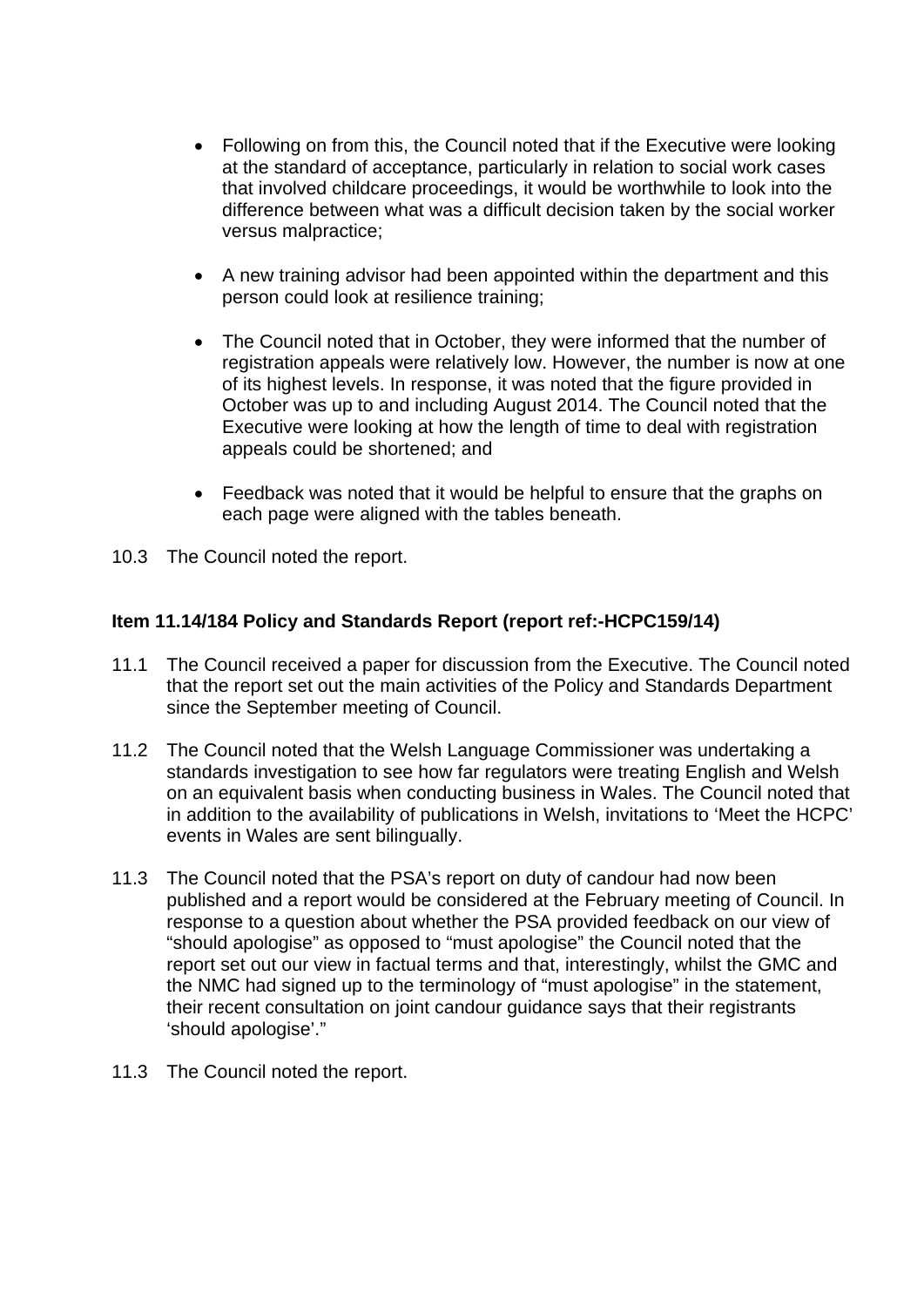# **Item 12.14/185 Operations Report (report ref:- HCPC160/14)**

- 12.1 The Council received a paper for discussion from the Executive. The Council noted that the report set out the main activities of the Operations Department since the September meeting of Council.
- 12.2 During discussion, the following points were made:-
	- In relation to CPD profiles, 81% had been received by 2 December 2014;
	- That there may be an increase in international applications but this transaction is cost neutral and so not a budgetary concern. However, the Council noted that owing to a shortage of paramedics in London, the London Ambulance Service (LAS) had carried out a recruitment drive in Australia and New Zealand and were now seeking to expedite the registration of approximately 600 paramedics;
	- Concern was expressed at the reputational issue: On one hand if we did not register the paramedics quickly enough then blame may be apportioned on us but secondly, our overriding concern was to ensure the protection of the public so due process needed to be followed; and
	- It was noted that approximately six of the registration assessors for paramedic worked for the LAS and so conflicts of interest would need to be monitored carefully.
- 12.3 The Council noted the report.

[A short break was taken at 3:35pm and the meeting resumed at 3:45pm.]

#### **Item 13.14/186 Secretariat Report (report ref:-HCPC161/14)**

- 13.1 The Council received a paper for discussion from the Executive. The Council noted that the report set out the main activities of the Secretariat Department since the September meeting of Council.
- 13.2 The Council noted the report.

# **Item 14.14/187 Education Report (report ref:-HCPC162/14)**

- 14.1 The Council received a paper for discussion from the Executive. The Council noted that the report set out the main activities of the Education Department since the September meeting of Council.
- 14.2 The Council noted the report.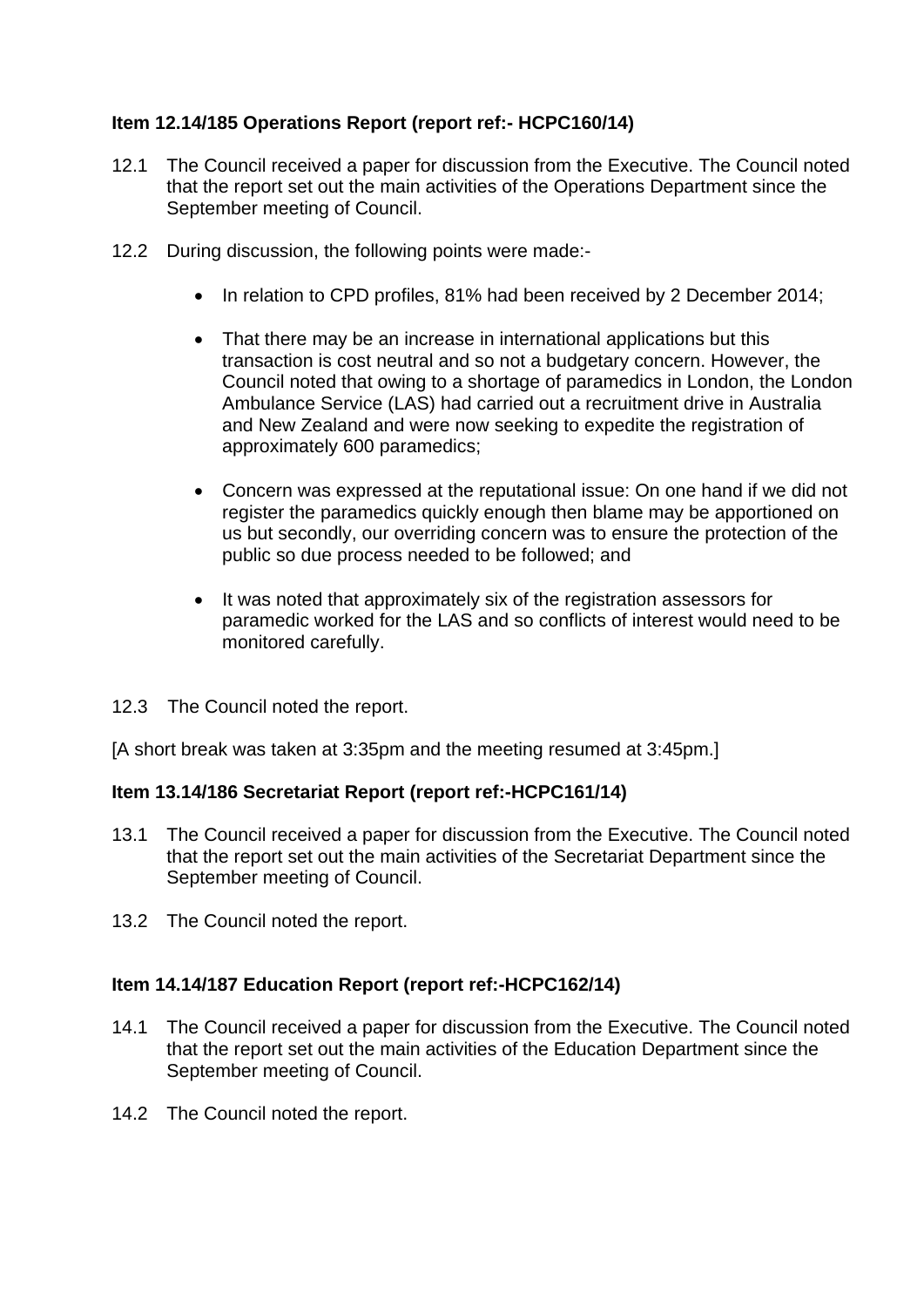# **Item 15.14/188 Information Technology Report (report ref:-HCPC163/14)**

- 15.1 The Council received a paper for discussion from the Executive. The Council noted that the report set out the main activities of the Information Technology Department since the September meeting of Council.
- 15.2 In relation to the graph on page 12, IT service availability, the downtime seen in August was a fault on routing which is external to HCPC's infrastructure.
- 15.3 The Council noted the report.

# **Item 16.14/189 Communications Report (report ref:-HCPC164/14)**

- 16.1 The Council received a paper for discussion from the Executive. The Council noted that the report set out the main activities of the Communications Department since the September meeting of Council.
- 16.2 The Council noted that in the coming months, some further work would be done in relation to the campaign on tax relief for registrants. The suggestion was made that it may be worthwhile contacting a "money saving" website to run an article. In response, the Council noted that some work could be done with the registration team to communicate with registrants.
- 16.3 The Council noted the report.

# **Item 17.14/190 Finance Report (report ref:-HCPC165/14)**

- 17.1 The Council received a paper for discussion from the Executive. The Council noted that the report set out the main activities of the Finance Department since the September meeting of Council.
- 17.2 During discussion, the following points were made:-
	- the budget forecast provides a prudent overview and no corrective action was required; and
	- that the shortfall in income was down to a miscalculation in terms of the number of registrants in receipt of a reduced fee level.
- 17.3 The Council noted the report.

# **Item 18.14/191 Human Resources Report (report ref:-HCPC166/14)**

18.1 The Council received a paper for discussion from the Executive. The Council noted that the report set out the main activities of the Human Resources Department since the September meeting of Council.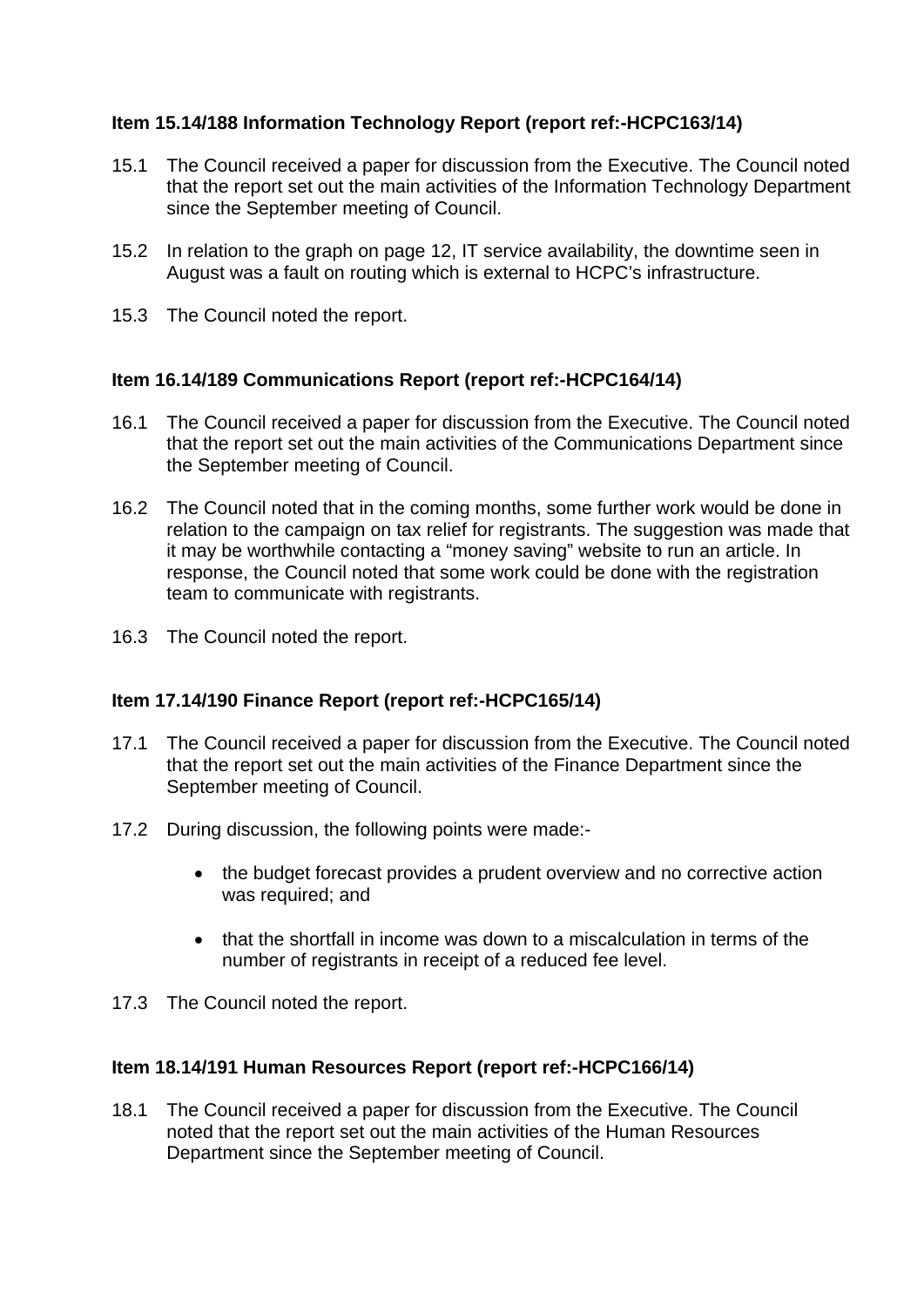- 18.2 The Council noted that the rate of voluntary employee turnover had declined in recent months, but was still slightly higher than the national average, possibly due in part to the London labour market and the age profile of HCPC employees.
- 18.3 The Council noted the level of staff sickness absence, which was similar to previous years and it was noted that often one member of staff on long term sickness absence can impact on the figures. It was noted that whilst this level of sickness absence was well under national average rates, it may not necessarily compare so favourably with the average rates of organisations with a similar age profile.
- 18.4 The Council noted the report.

## **Item 19.14/192 Correspondence with the British Association for Applied Nutrition and Nutritional Therapy (report ref:-HCPC169/14)**

- 19.1 Further to item 3 of the agenda, it was agreed that this paper was for discussion.
- 19.2 The Council received a paper for discussion from the Executive.
- 19.3 The Council noted that on 4 September 2014, the British Association for Applied Nutrition and Nutritional Therapy (BANT) wrote to the HCPC with a petition seeking amendment of the dietitians part of the HCPC Register to provide for the regulation of nutritional therapists. A request was also sent to the Privy Council.
- 19.4 The Council noted our position, based on legal advice, is that amendment of the Register in the manner requested would be ultra viries. Further, that the standards of proficiency for dietitians have to be set at a level required for safe and effective practice and cannot be varied in the manner described. To date no subsequent correspondence has been received.
- 19.5 The Council endorsed the approach taken.

The Council noted the following items:-

#### **Item 20.14/193 Response to Department of Health consultation on the Professional Standards Authority (PSA) Fee (report ref:-HCPC167 /14)**

- 20.1 The Council received a paper to note from the Executive.
- 20.2 Concerns were raised about the government's proposal for the PSA levy. It was assumed that it would be calculated using an identical annual payment based on the number of registrants of each regulator. Thus the HCPC would contribute a higher percentage of the overall costs of the PSA compared to some other regulators such as the GMC. In addition, the difference in the